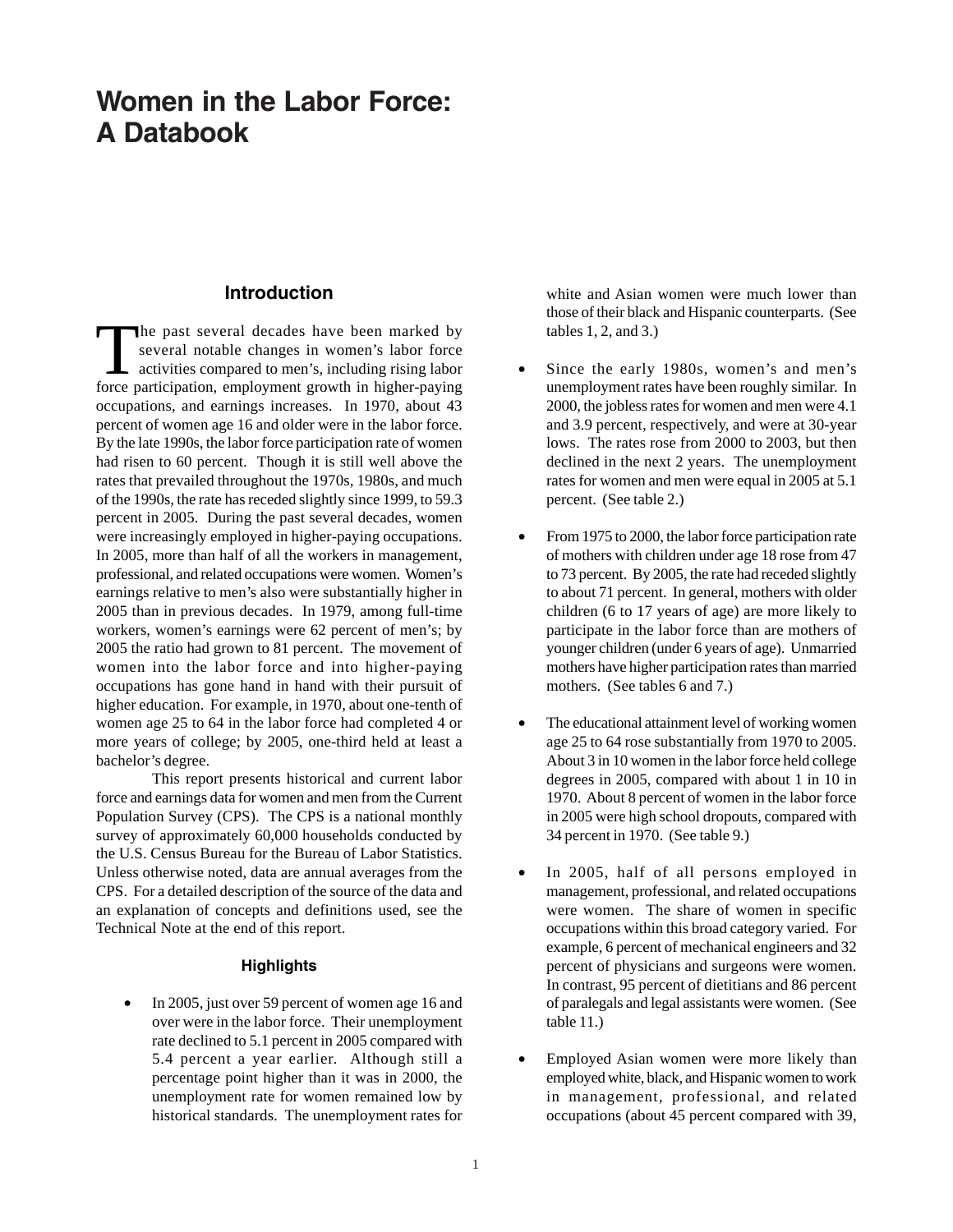30, and 22 percent, respectively). Hispanic and black women (31 and 27 percent, respectively) were more likely than white and Asian women (19 and 18 percent, respectively) to work in service occupations. (See table 12.)

- By industry, in 2005, women accounted for more than half of all workers within financial activities, education and health services, and leisure and hospitality. However, women were substantially underrepresented (relative to their share of total employment) in mining, construction, manufacturing, and transportation and utilities. (See table 14.)
- Women who worked full time in 2005 had median weekly earnings of \$585. Asian and white women earned more than their black and Hispanic counterparts (\$665 and \$596 compared with \$499 and \$429, respectively). In 2005, women's median weekly earnings were 81 percent of men's. Women's-to-men's earnings ratios were higher among black and Hispanic women (89 and 88 percent, respectively) than among white and Asian women (80 and 81 percent, respectively). (See table 16.) (Users should note that the comparisons of earnings in the report are made on a broad level and do not control for many factors that can be significant in explaining earnings differences.)
- In 2005, female college graduates age 25 and over earned about 79 percent more than women with only a high school diploma. This difference in earnings by education has increased sharply since 1979, when female college graduates earned 43 percent more than female high school graduates. Female college graduates who were full-time wage and salary workers had median weekly earnings that were 76 percent of those of their male counterparts in 2005, \$883 versus \$1,167. (See table 17.)
- In 2005, approximately 25 percent of employed women usually worked part time—fewer than 35 hours a week. Comparatively, only about 11 percent of employed men usually worked part time. Since 1994, the proportion of employed women and men who usually work part time has remained little changed. (See table 20.)
- From 1976 to 2005, the average workweek of women in nonagricultural industries increased by about 2 hours to 36.1 hours. Men's average workweek remained relatively unchanged over the same period and was 41.7 hours in 2005. (See table 21.)
- Of all women who worked at some point during calendar year 2004, nearly 6 in 10 worked full time and year round, compared with about 4 in 10 in 1970. During the same 35-year period, the proportion of men who worked full time and year round grew from 66 to 74 percent. (See table 22.) These data were collected in the 2005 Annual Social and Economic Supplement to the CPS and refer to work experience during the prior calendar year.
- Both the wife and husband had earnings from work in 57 percent of married-couple families in 2004, up from 44 percent in 1967. (See table 23.) These data also were collected in the 2005 Annual Social and Economic Supplement to the CPS and reflect earnings and work experience of the prior calendar year.
- In 2004, working wives' contributions to family income accounted for 35 percent (median) of their families' incomes, up by 8 percentage points from 1970, when wives' earnings accounted for 27 percent of the family total. The proportion of wives earning more than their husbands also has grown. In 1987, the first year data became available for wives' earnings compared to their husbands', 18 percent of working wives whose husbands also worked earned more than their spouses; in 2004, the proportion was 25 percent. (See tables 24 and 25.) These data, also collected in the Annual Social and Economic Supplement to the CPS, reflect the earnings and work experience of the prior calendar year.
- In 2005, about 1.2 million women workers paid at an hourly rate had earnings at or below the Federal minimum wage of \$5.15 an hour; about half of these women were age 16 to 24. Among workers age 25 years and over who were paid hourly rates, 2 percent of women had earnings at or below the minimum wage, twice the rate for men. (See table 26.)
- Women were slightly less likely than men to have flexible schedules on their jobs in May 2004. White women were more likely to have flexible schedules than either their black or Hispanic counterparts. Women without children under age 18 were more likely to have flexible schedules than women with children under age 18, although the reverse was true for men. (See table 29.) Data are from the May 2004 Work Schedules supplement to the CPS.
- About 15 percent of both women and men reported working at home at least once per week as part of